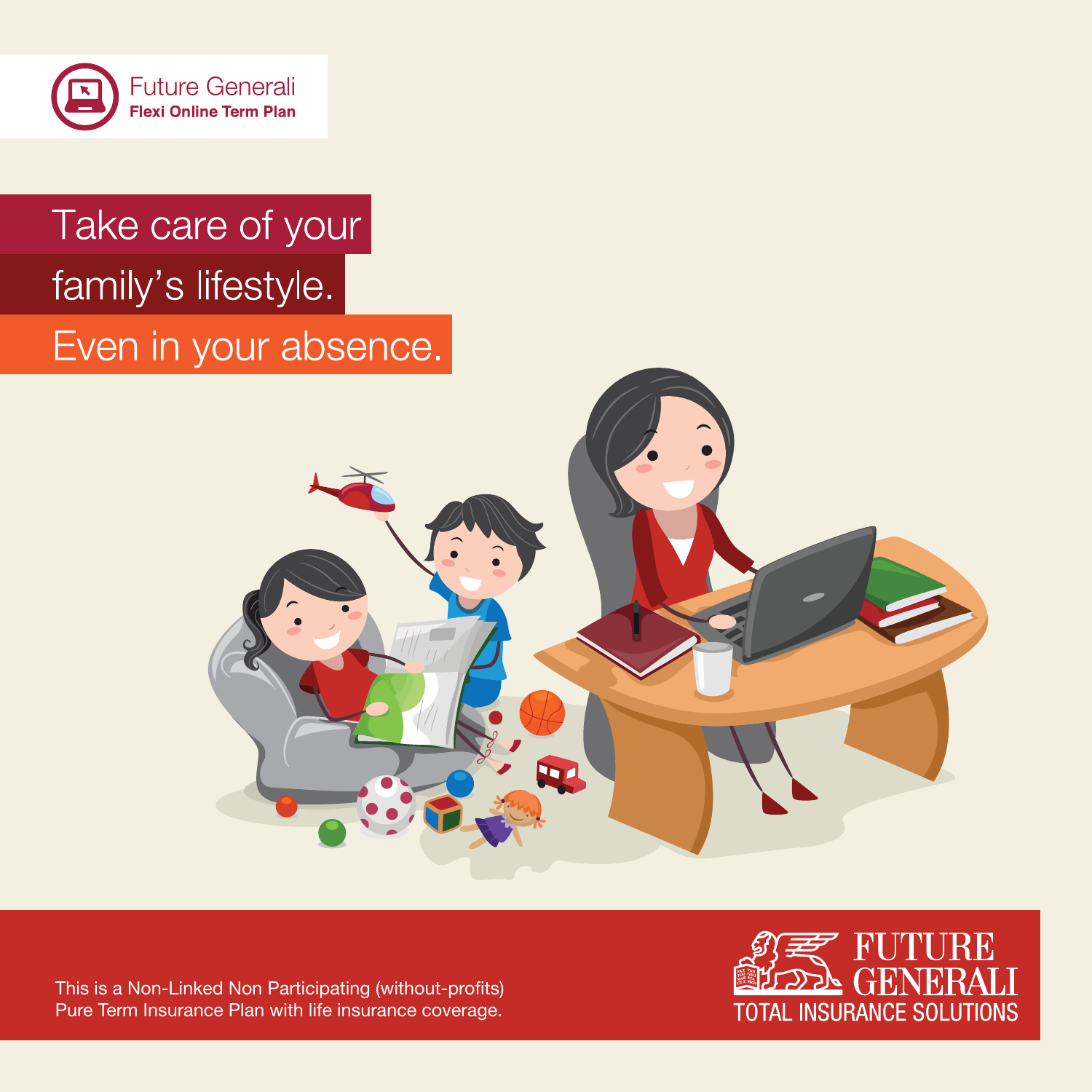## FUTURE GENERALI FLEXI ONLINE TERM PLAN IS A PURE TERM INSURANCE PLAN WHICH IS...



**ONLINE** Available online



#### **CONVENIENT**

Can be purchased anytime, anywhere at your convenience.



### **AFFORDABLE**

At premiums which start as low as ₹4,223 p.a\* for ₹1 Crore Cover. \*Premium excluding taxes for an 18 year old healthy non-smoker male for policy term 10 years for Basic Life Cover option



### **FLEXIBLE**

Offers you the flexibility to choose a Death Benefit from multiple options.



Lump Sum Benefit



Monthly Payout



## **SECURES YOUR FAMILY'S FINANCIAL FUTURE**

Most importantly, the plan puts you in control of the financial future of your family even in your absence by

Ensuring your family's immediate financial needs are taken care of with the Lump Sum payout.

**OR** 

Maintaining their standard of living with a monthly payout which acts as a replacement of your income.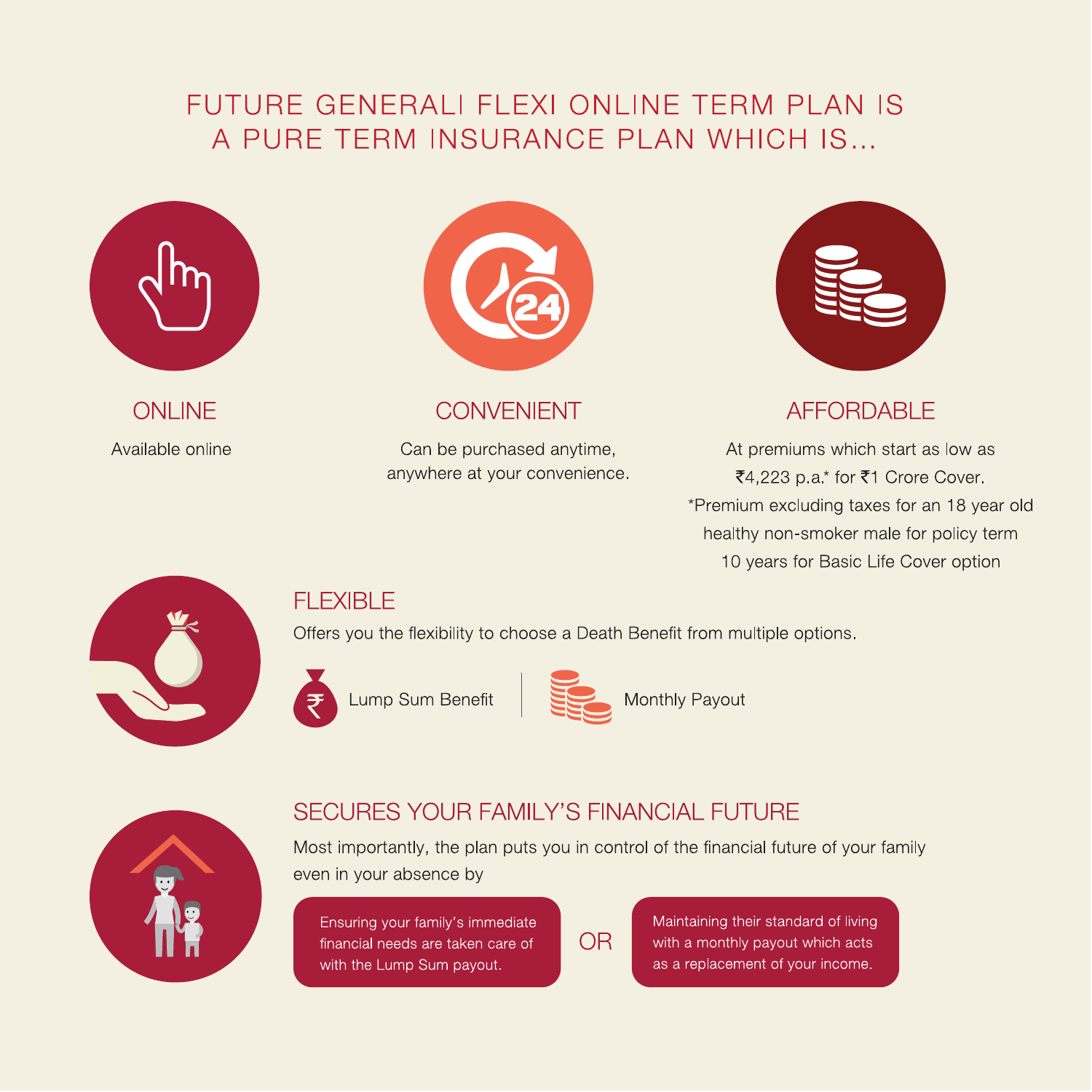# **FLEXIBLE COVERAGE** OPTIONS

# **INCOME PROTECTION**

Fixed Income Protection: A fixed monthly amount on your death is paid to your family till you would have retired.

**Increasing Income Protection:** A monthly amount that increases by 10% every year is paid to your family to protect them from impact of inflation.

# **BASIC** LIFE<sup></sup> **COVER:**

Offers a Lump Sum payout on your death.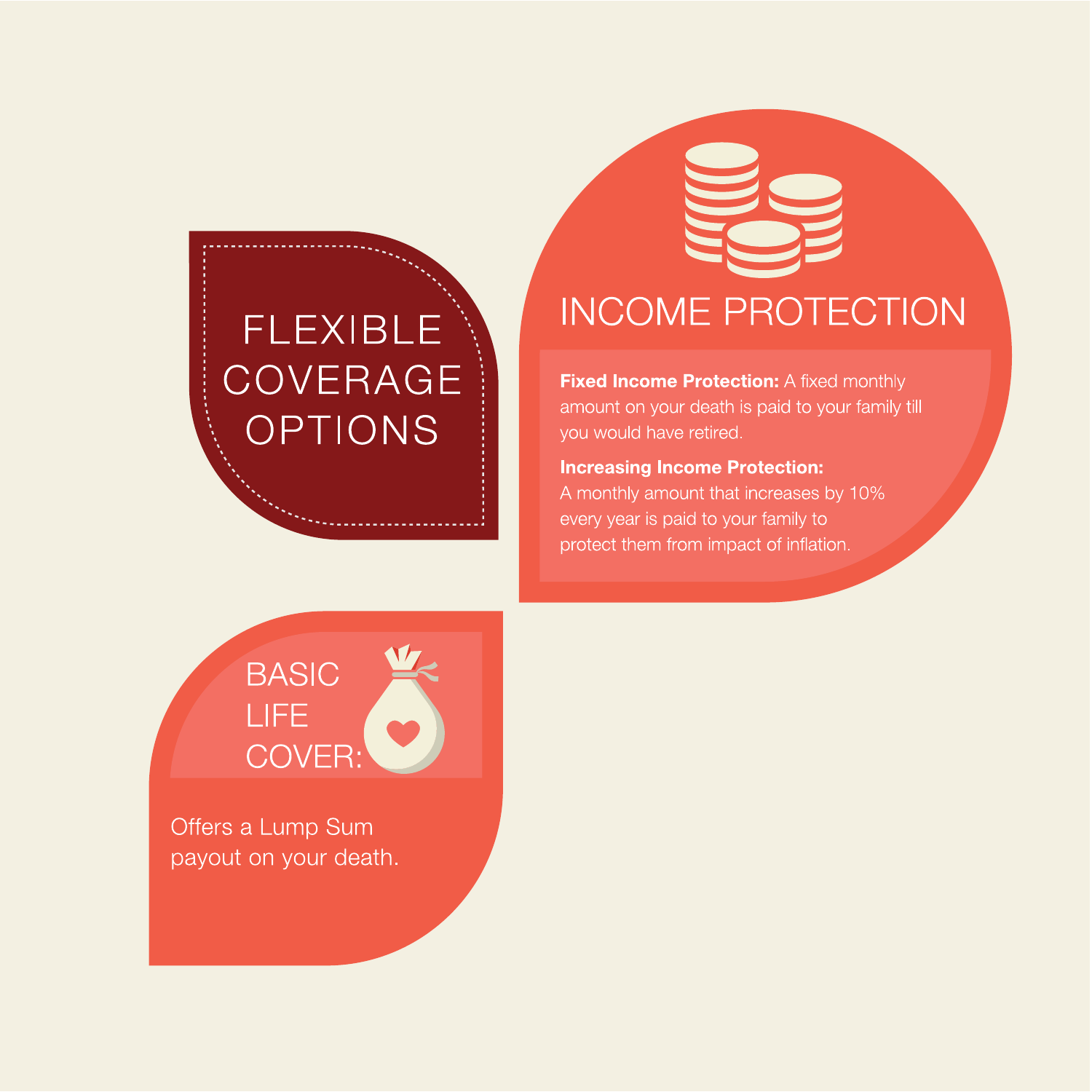

**OTHER** 

PRODUCT

**BENEFITS** 

**Preferential premium rates** if you do not smoke

**Longer Protection:** Provides life cover up to the age of 75 years



Lower premium rates for women

# **High Sum Assured Discount:** Discount in premium rate in case

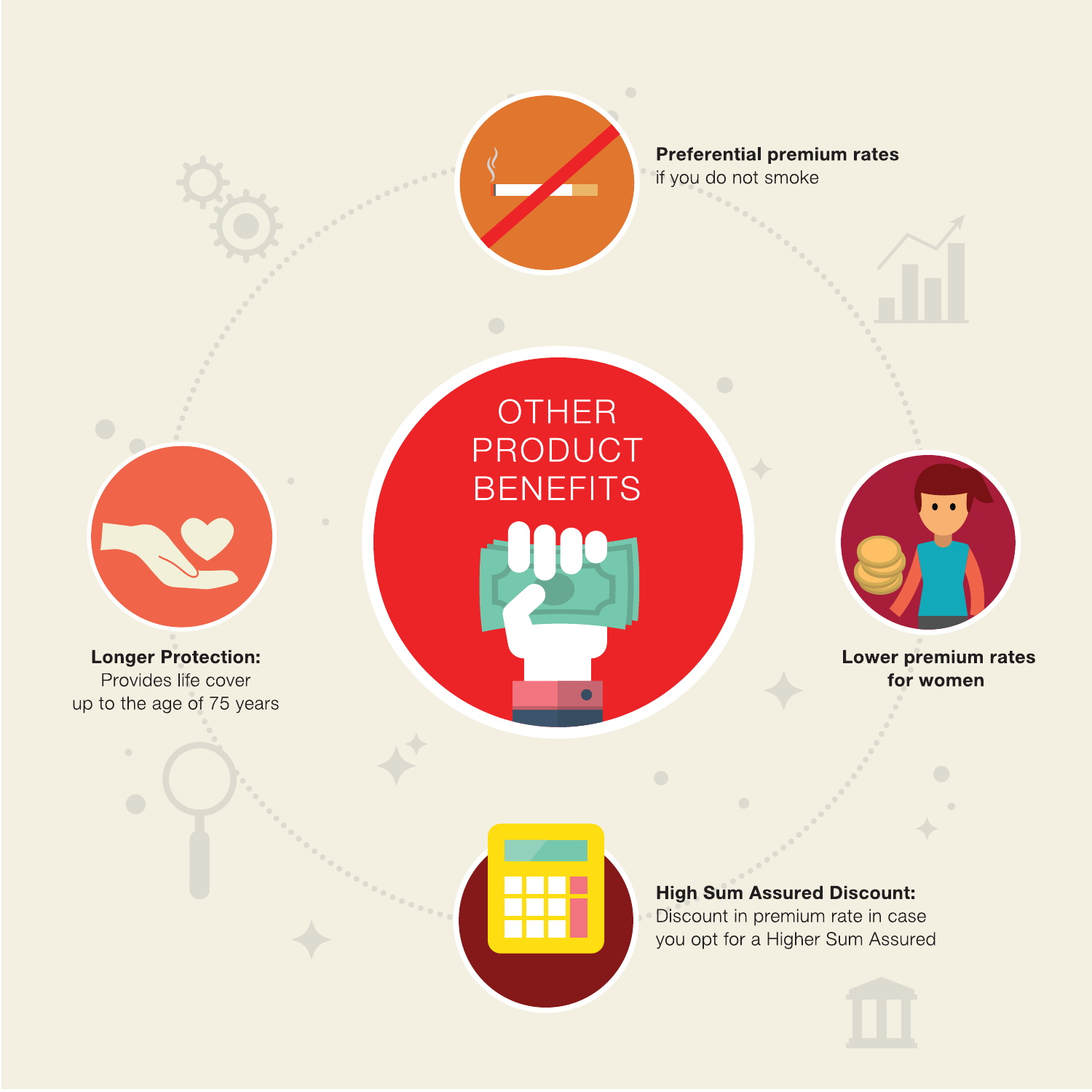# **Benefits Explained**

## Option 1: Basic Life Cover

# JEEVAN a healthy 35 year old male.

He does not smoke. He purchased the Future Generali Flexi Online Term Insurance Plan through our website with a Basic Life Cover of ₹1,00,00,000 (1 Crore) and a 30 year term.

#### **WHAT JEEVAN PAYS**

₹9,263 (without goods and services tax) annually **WHAT JFFVAN'S NOMINFF GETS ON DEATH** 

₹1,00,00,000 is paid as Lump Sum

#### **Age: 35**

#### **Policy Term: 30 years**

In case of death any time during the policy term, Jeevan's nominee will receive ₹1,00,00,000 as a one-time Lump Sum payout. The policy will end after the payment is made.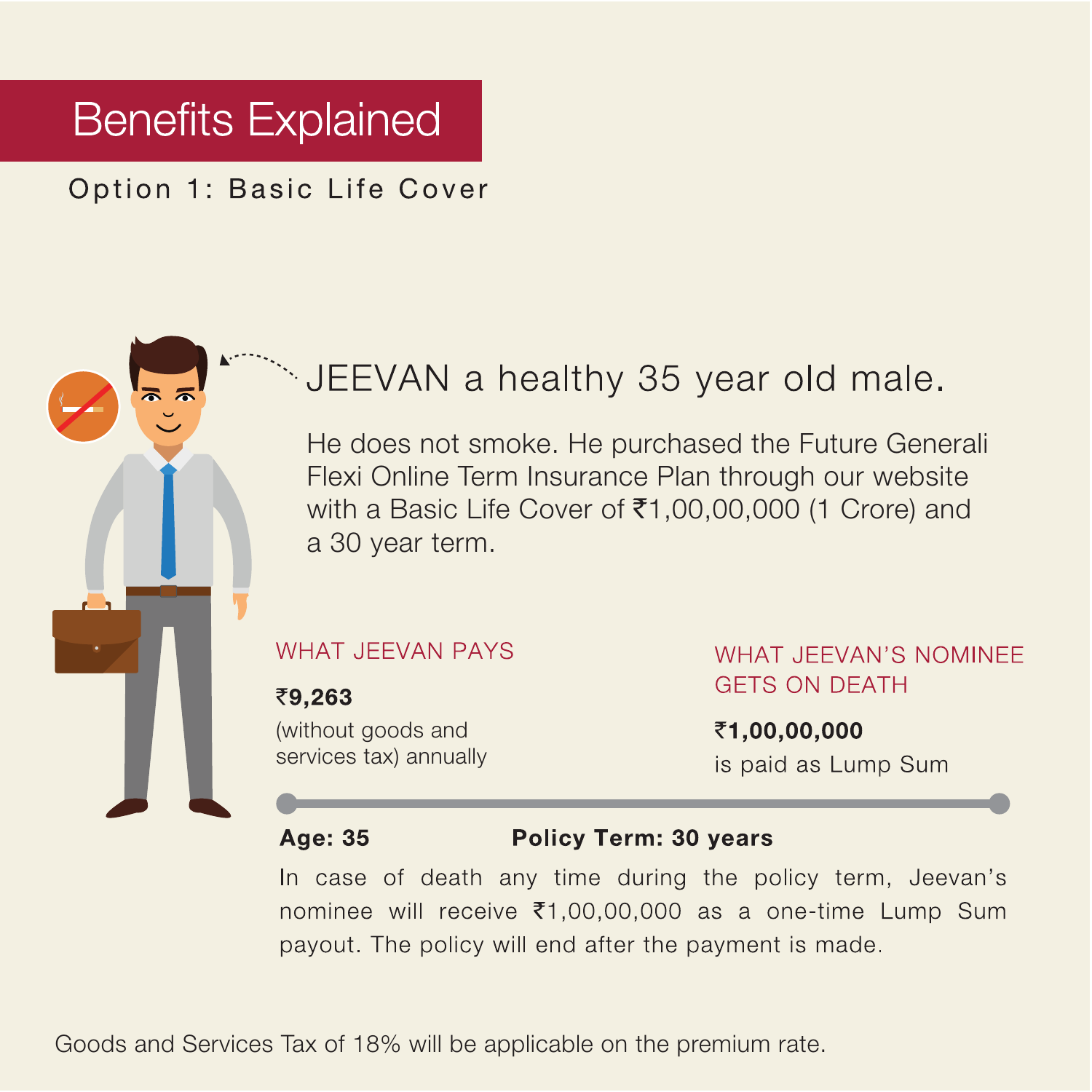# Option 2: Fixed Income Protection



Assuming the similar example from above, Jeevan chooses the Fixed Income Protection payout option of ₹50,000 per month for a 30 year term.



Goods and Services Tax of 18% will be applicable on the premium rate.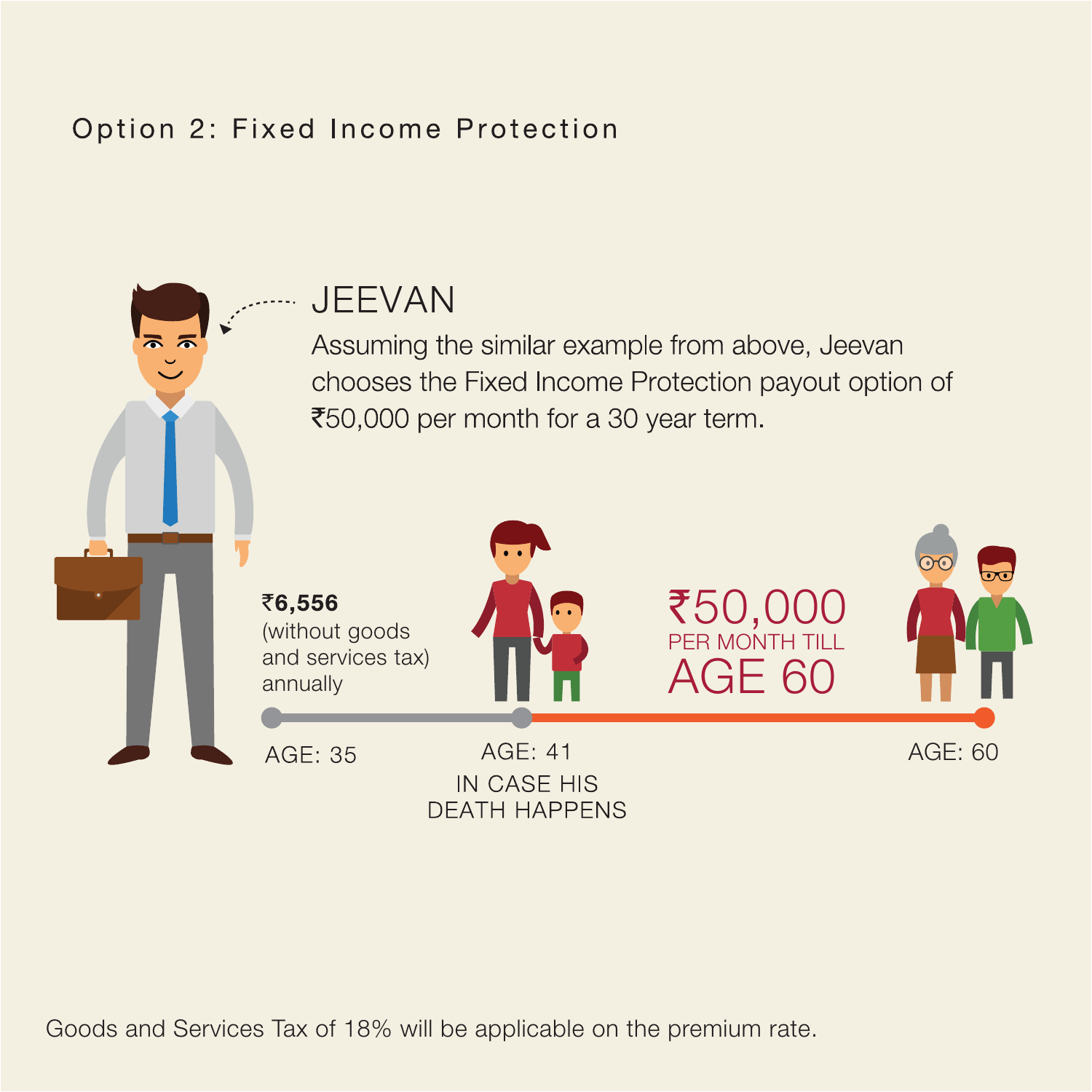In case his death happens immediately after payment of 7th annual premium, i.e. when he has turned 41 years old, his nominee would start receiving ₹50,000 every month, till such time when Jeevan would have attained 60 years of age.

In case of death during the Policy Term, Jeevan's nominee will receive a fixed amount every month, similar to Jeevan's monthly income, for a period till Jeevan would have attained 60 years of age or for 120 months from the date of death, whichever period is higher.

Alternately, Jeevan's nominee has an option to take all monthly instalments as a Lump Sum at the time of claim settlement. All monthly payouts will be discounted at 6.5% per annum compounded. The option of taking Lump Sum benefit cannot be exercised once the Fixed Income Protection payment has commenced.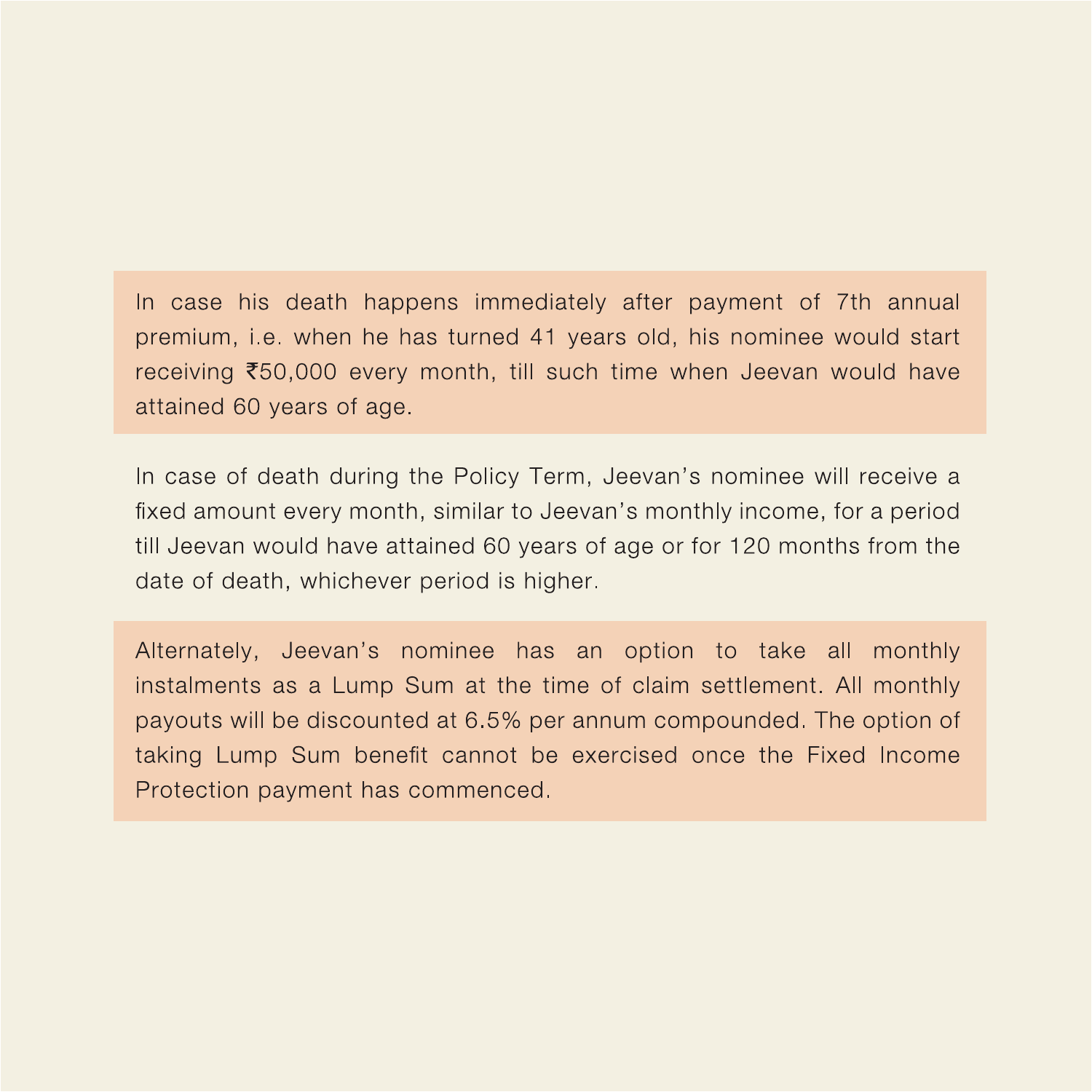# Option 3: Increasing Income Protection



Goods and Services Tax of 18% will be applicable on the premium rate.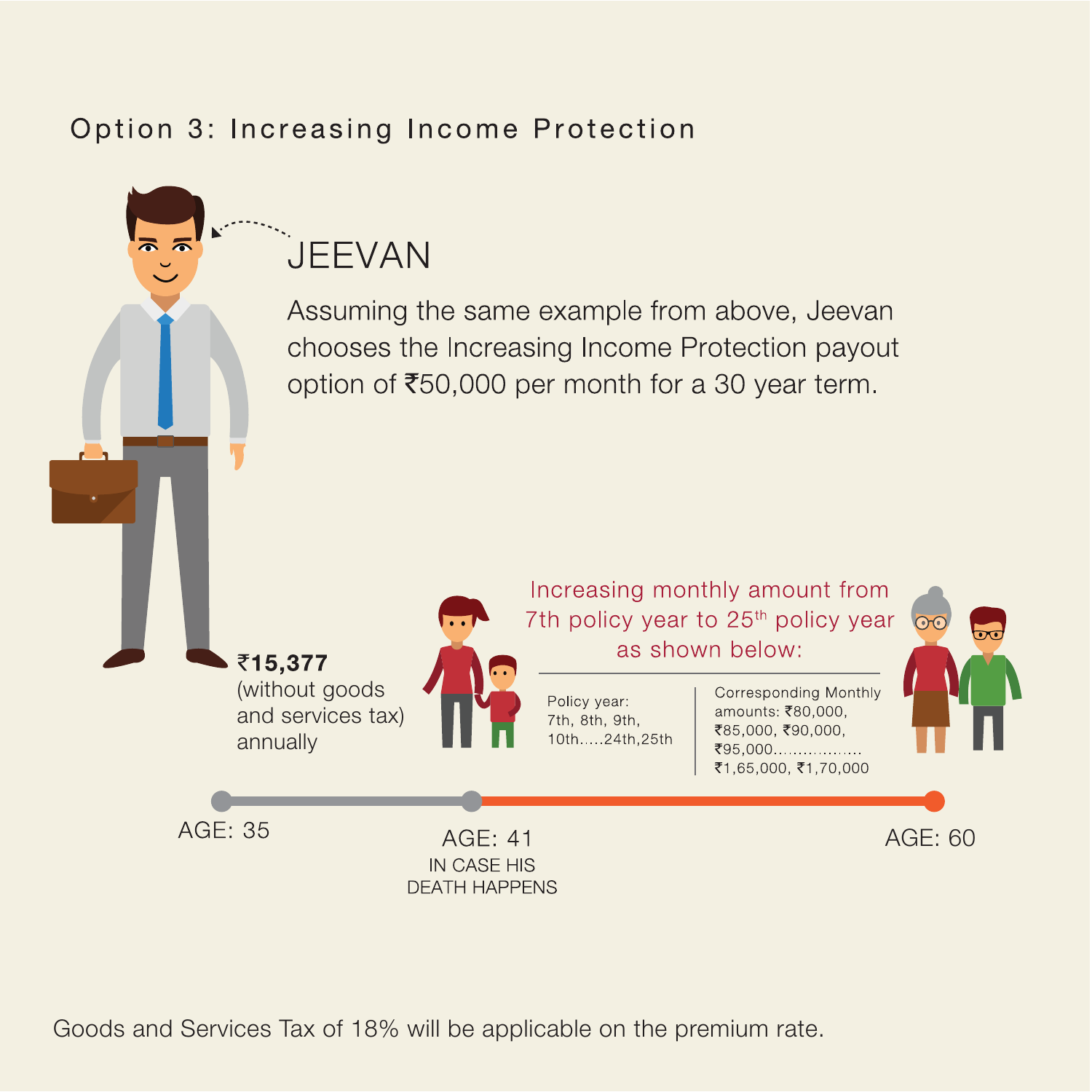In case his death happens immediately after paying 7th annual premium, i.e. when he has turned 41 years old, his nominee would start receiving ₹80,000 every month in the 7th policy year, which will increase every subsequent year, at a simple rate of 10% of the monthly payout chosen at inception, till such time when Jeevan would have attained 60 years of age.

Your coverage increases every year under this option to secure you and your family from the impact of rising costs due to inflation. You can choose the monthly amount which will increase at a simple interest rate of 10% from second policy year and thereafter every policy year.

In case of your death during the policy term, the increased monthly amount corresponding to the policy year of death will start getting paid to your nominee and this amount will still continue to increase every year for the period till you would have attained 60 years of age or for 120 months from date of death, whichever is higher.

Your nominee also has an option to take the monthly payouts as a lump sum benefit at the time of claim settlement. All monthly payouts will be discounted at 6.5% per annum compounded. The option of taking lump sum benefit cannot be exercised once the increasing income protection payment has commenced.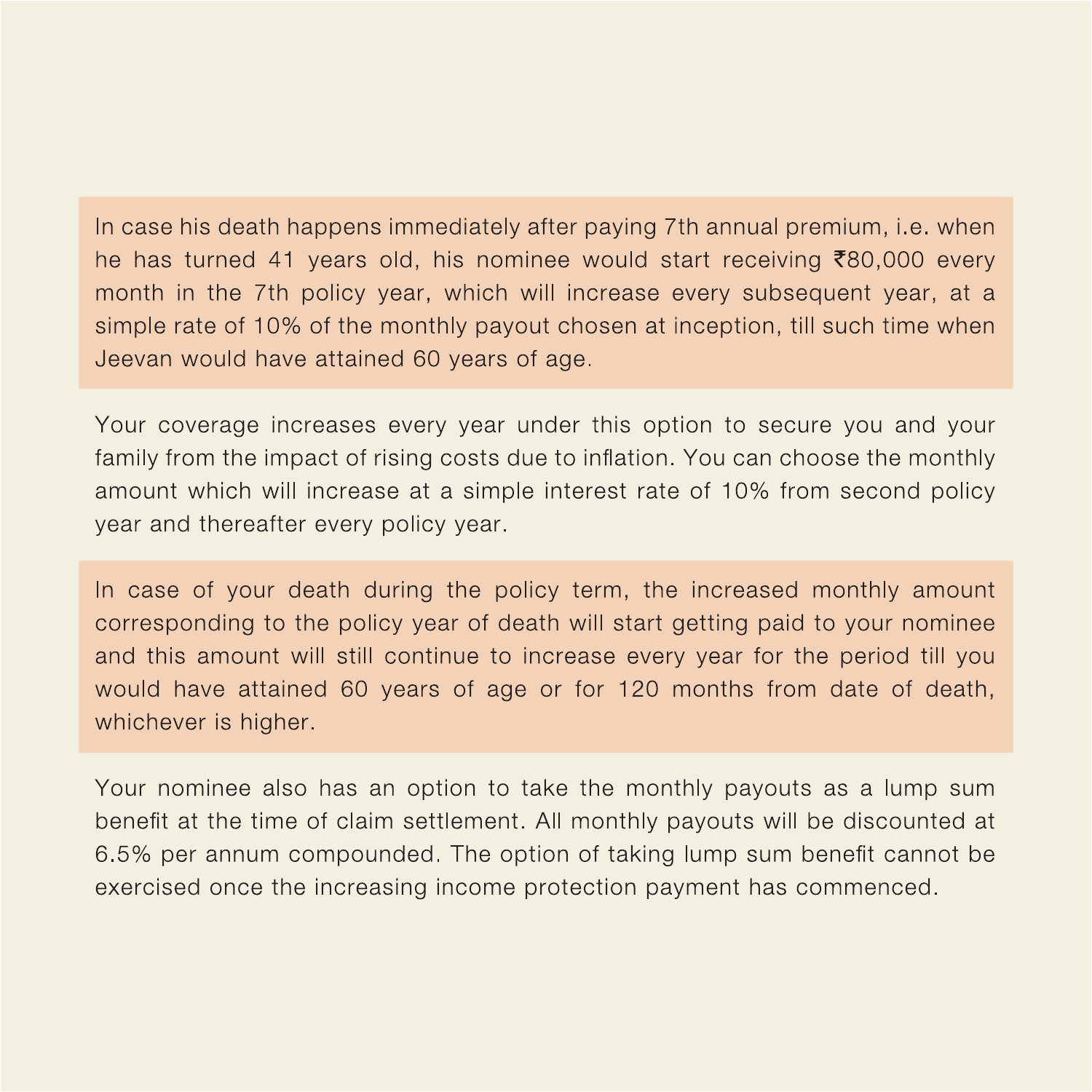### The Death Sum Assured shall be the higher of:

- 10 times Annualised Premium (excluding taxes and extra premiums, if any), or
- 105% of total premiums paid (excluding taxes and extra premiums, if any) as on date of death, or
- Absolute amount payable on death which is equal to the Sum Assured

#### Where Sum Assured is equal to

- Option 1: Sum Assured chosen at the outset
- Option 2: Discounted value of fixed Income protection payments as on date of death discounted at a rate of 6.5% p.a. compounded yearly
- Option 3: Discounted value of increasing Income protection payments as on date of death discounted at a rate of 6.5% p.a. compounded yearly.

### **Maturity Benefits**

There are no benefits payable to you on maturity of the policy.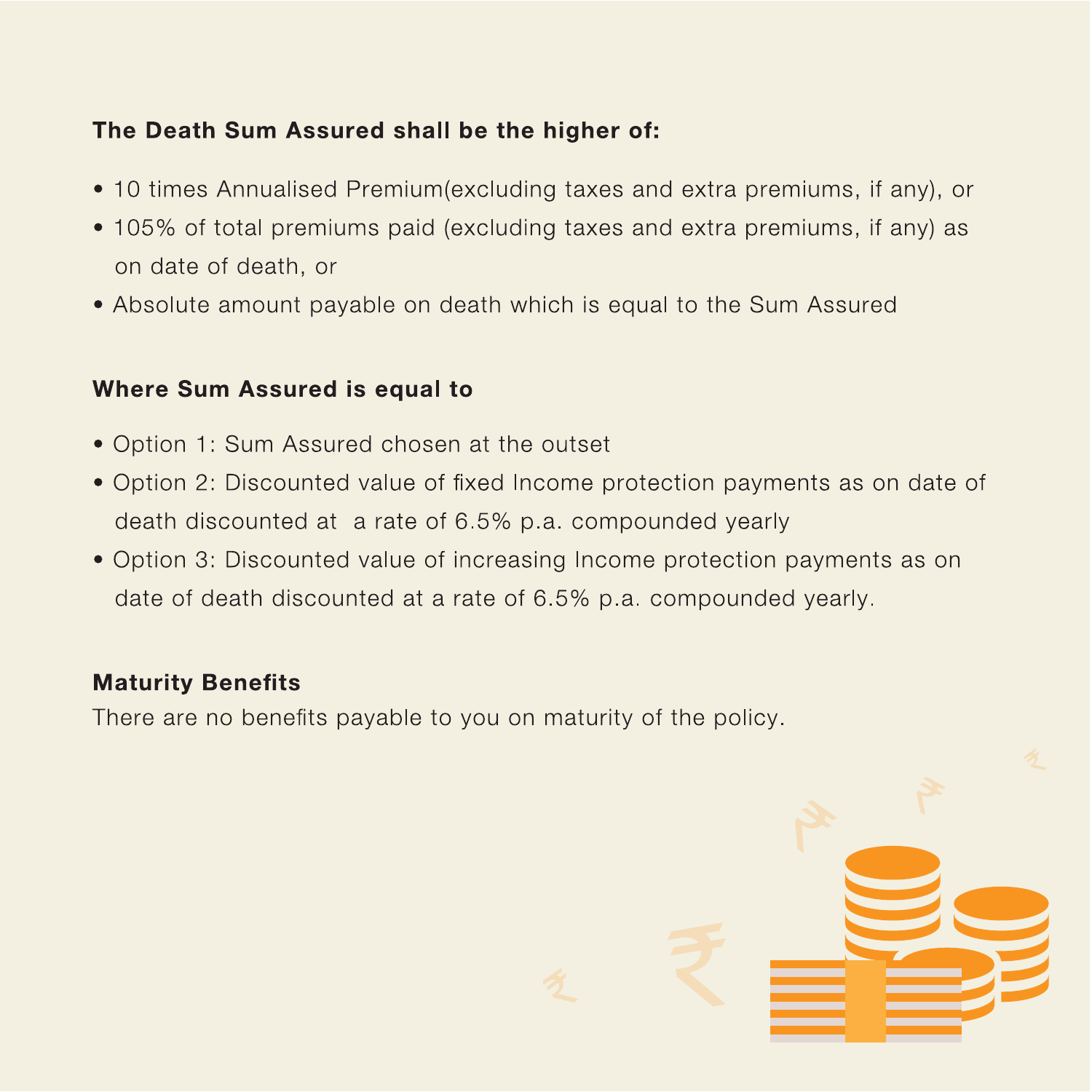How can you apply for the

Future Generali Flexi Online Term Plan

through our website?



Please note you will have to go for a medical test to complete the application process. Our representative will get in touch with you to fix the appointment.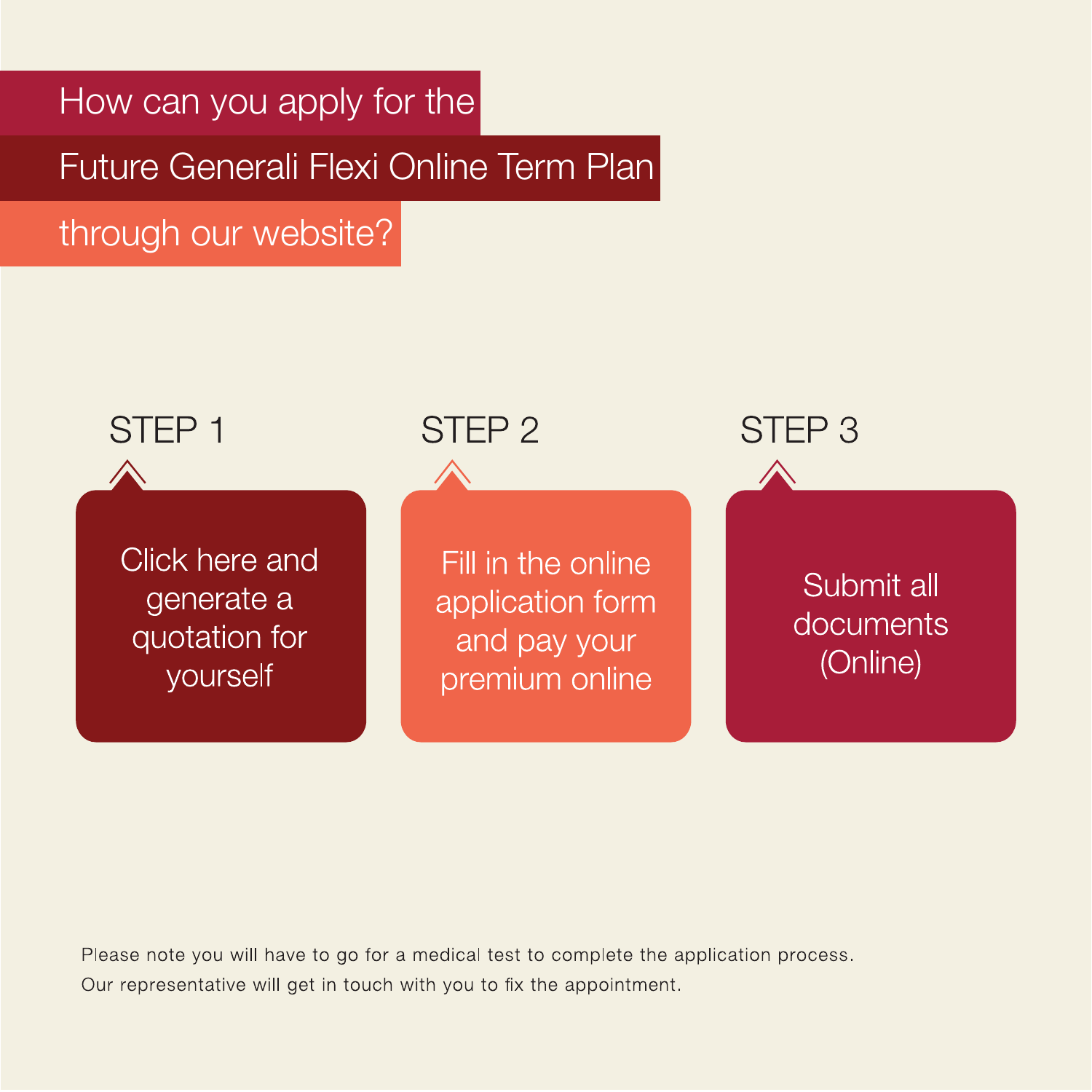# **Plan Summary**

|                                 | <b>CRITERION</b>                                                               |                                           |                                        |                                                                                                           |  |
|---------------------------------|--------------------------------------------------------------------------------|-------------------------------------------|----------------------------------------|-----------------------------------------------------------------------------------------------------------|--|
| <b>PARAMETER</b>                | <b>BASIC LIFE COVER</b>                                                        |                                           | <b>INCOME PROTECTION</b>               |                                                                                                           |  |
| Entry Age (as on last birthday) | $18 - 55$ years                                                                |                                           | 25 - 55 years                          |                                                                                                           |  |
| Maturity Age                    | Minimum:<br>28 years<br>Maximum:<br>Smoker: 65 years<br>Non - Smoker: 75 years |                                           | Minimum: 45 years<br>Maximum: 65 years |                                                                                                           |  |
| Policy Term                     | Minimum:<br>10 years<br>Non-smoker: 75 years minus Entry Age                   | Maximum: Smoker: 65 years minus Entry Age |                                        | Minimum - 10 years (subject to minimum<br>maturity age of 45 years)<br>Maximum - 65 years minus Entry Age |  |
| Sum Assured                     | <b>Plan Option</b>                                                             | <b>Minimum</b>                            |                                        | Maximum                                                                                                   |  |

|                      | <b>Basic Life Cover</b>                  | ₹50,00,000   |                           | No Limit                  |  |
|----------------------|------------------------------------------|--------------|---------------------------|---------------------------|--|
|                      |                                          | Age at Entry | Minimum Monthly<br>Amount | Maximum Monthly<br>Amount |  |
|                      |                                          | $25 - 43$    | ₹25,000                   |                           |  |
|                      | <b>Fixed Income Protection</b>           | 44-48        | ₹35,000                   |                           |  |
|                      |                                          | 49-55        | ₹42,000                   | No Limit                  |  |
|                      | Increasing Income Protection             | $25 - 48$    | ₹25,000                   |                           |  |
|                      |                                          | 49-55        | ₹30,000                   |                           |  |
| Premium Payment Term | Equal to the Policy Term for all options |              |                           |                           |  |

Premium Payment Frequency

Annual and Monthly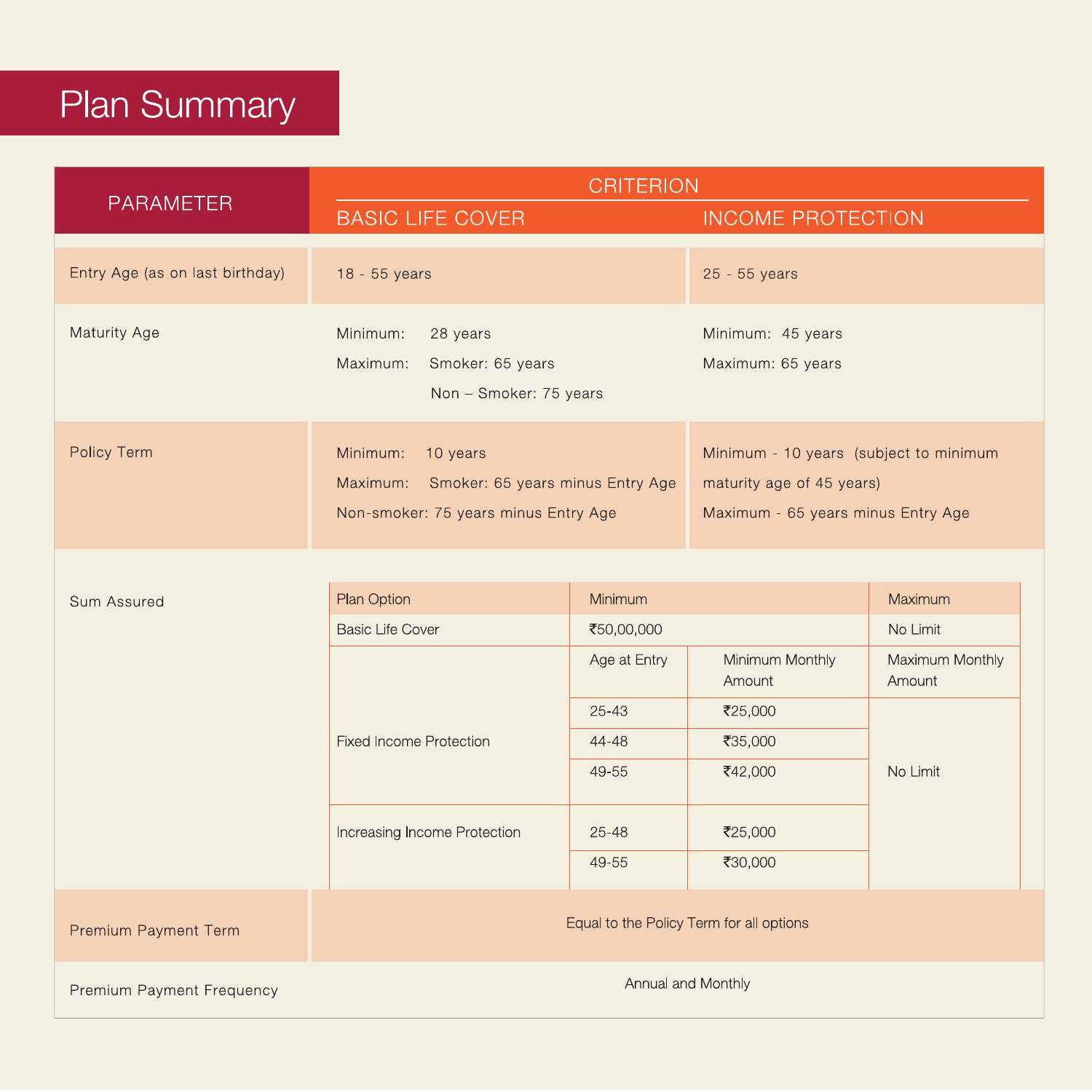# **LITTLE PRIVILEGES JUST FOR YOU...**

# FRFF LOOK **PERIOD**

In case you disagree with any of the terms and conditions of the policy, you can return the policy to the company within 15 days (30 days if policy is sold through direct marketing mode) of its receipt for cancellation, stating your objections. Future Generali will refund the policy premium after the deduction of proportionate risk premium for the period of cover, stamp duty charges, cost of medical examination, if any.

To enhance your financial protection and to secure yourself/your family against accidental disability or demise, we present to you Rider which you may choose as an additional protection. There is one rider option available under this plan. Future Generali Accidental Benefit Rider (UIN: 133B027V01). Please refer to the respective rider brouchure for more details. The premium pertaining to health related or critical illness riders shall not exceed 100% of premium under the basic product, the premiums under all other life insurance riders put together shall not exceed 30% of premiums under the basic product and any benefit arising under each of the above mentioned riders shall not exceed the sum assured under the basic product.

### **RIDERS**

# **GRACF PFRIOD**

You get a grace period of 30 days if you have opted for annual premium payment or 15 days if you have opted for monthly premium payment from the premium due date to pay your missed premium. During these days, you will continue to be insured and be entitled to receive the death benefits subject to deduction of due premiums.

The Premium(s) paid by you are eligible for tax benefit as may be available under the provisions of Section(s) 80C, 80 CCC (1), 80D, 10(10D) as applicable. For further details, consult your tax advisor. Tax benefits are subject to change from time to time.

**TAX BENEFITS**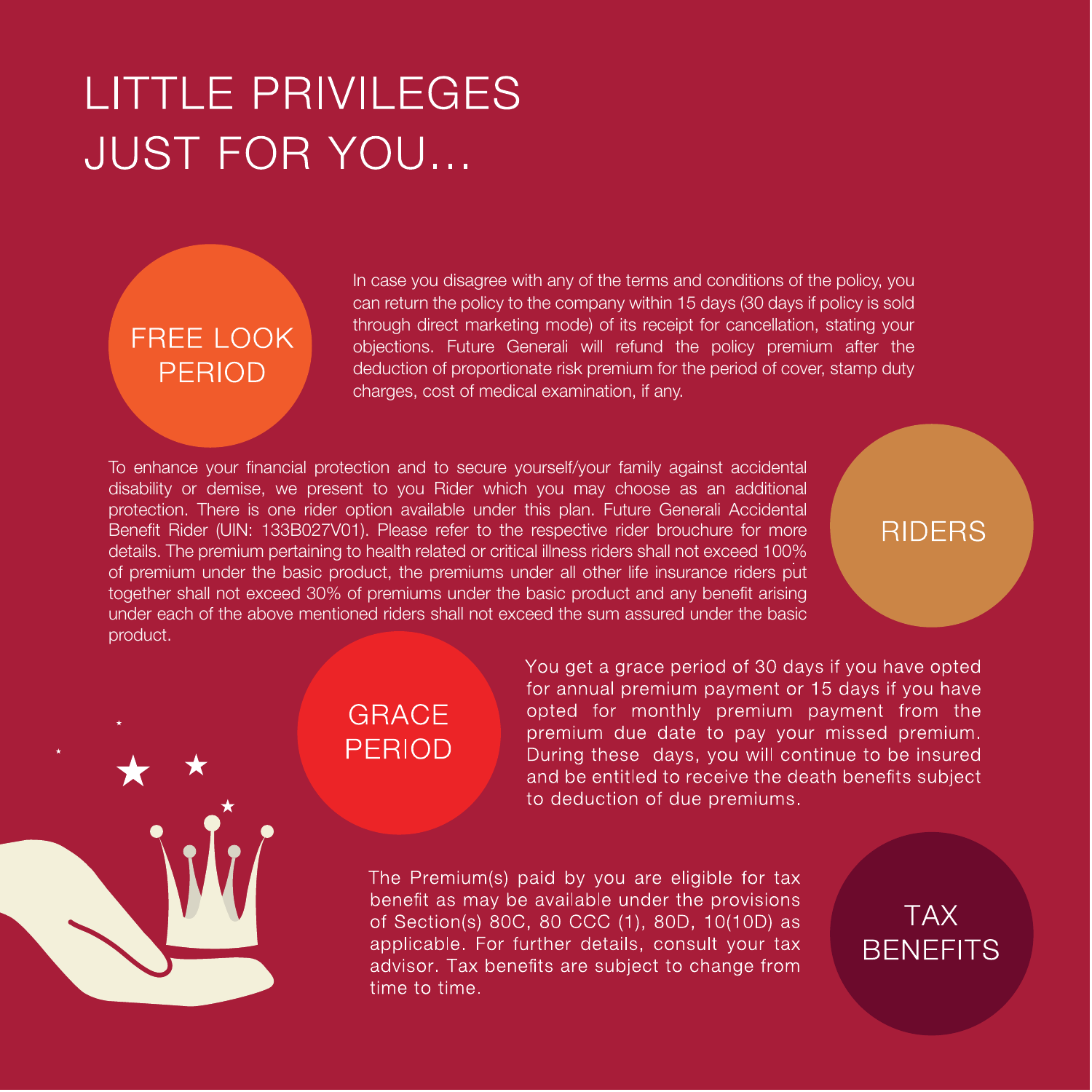# **Terms & Conditions**

## **LAPSE**

If your due premium remains unpaid at the end of the grace period, the policy shall lapse and no life cover will be provided to you during lapse period. You can revive the policy within 2 years from the date of last unpaid premium. The policy will be terminated for no value at the end of revival period.

#### **SURRENDER VALUE**

 $NIL$ 

#### PAID UP VALUE

**NIL** 

### **REVIVAL PERIOD**

If due premiums are not paid during the grace period, the policy may be revived during the Policy Term within a period of two years from the due date of first unpaid premium. The revival will be considered on receipt of

- A written application from the policyholder along with the proof of continued insurability of the life assured as specified by the Company from time to time and
- On payment of all overdue premiums without any interest.

### NOMINATION AND ASSIGNMENT

Nomination, in accordance with Section 39 of Insurance Act, 1938, is permitted under this policy.

Assignment, in accordance with Section 38 of Insurance Act, 1938 is permitted under this policy.

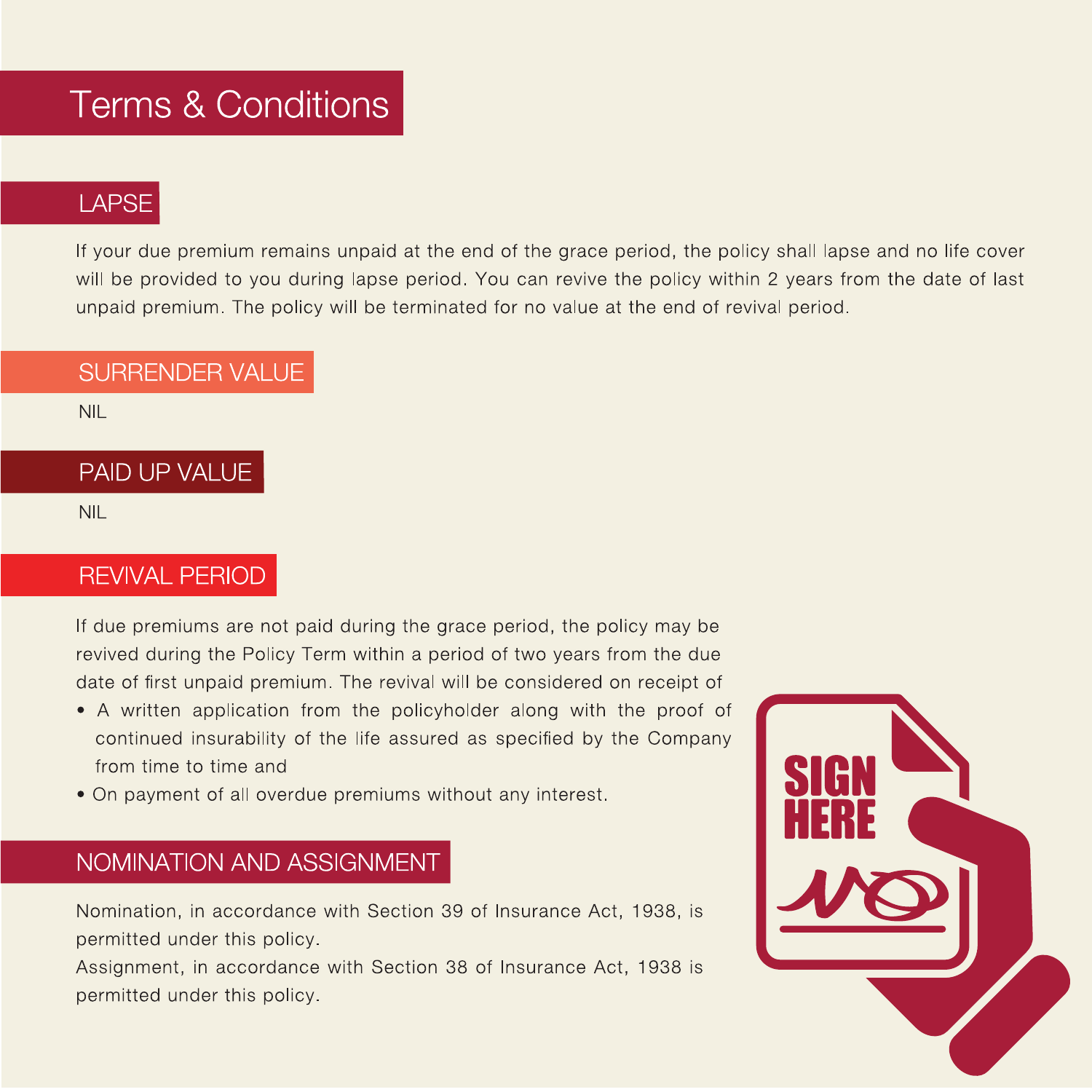# **EXCLUSIONS:**

If you commit suicide within one year from the policy inception date, the plan will be void and only 80% of the premiums paid will be payable as death benefit. If you commit suicide within one year from the revival date of the plan, if revived, only 80% of the premiums paid till the date of death, will be payable as Death Benefit.

## PROHIBITION ON REBATES:

#### Section 41 of the Insurance Act 1938 states

1. No person shall allow or offer to allow, either directly or indirectly, as an inducement to any person to take or renew or continue an insurance in respect of any kind of risk relating to lives or property in India, any rebate of the whole or part of the commission payable or any rebate of the premium shown on the policy, nor shall any person taking out or renewing or continuing a policy accept any rebate, except such rebate as may be allowed in accordance with the published prospectuses or tables of the insurer.

Provided that acceptance by an insurance agent of commission in connection with a policy of life insurance taken out by himself on his own life shall not be deemed to be acceptance of a rebate of premium within the meaning of this sub section if at the time of such acceptance the insurance agent satisfies the prescribed conditions establishing that he is a bona fide insurance agent employed by the insurer.

2. Any person making default in complying with the provisions of this section shall be liable for a penalty which may extend to ten lakh rupees.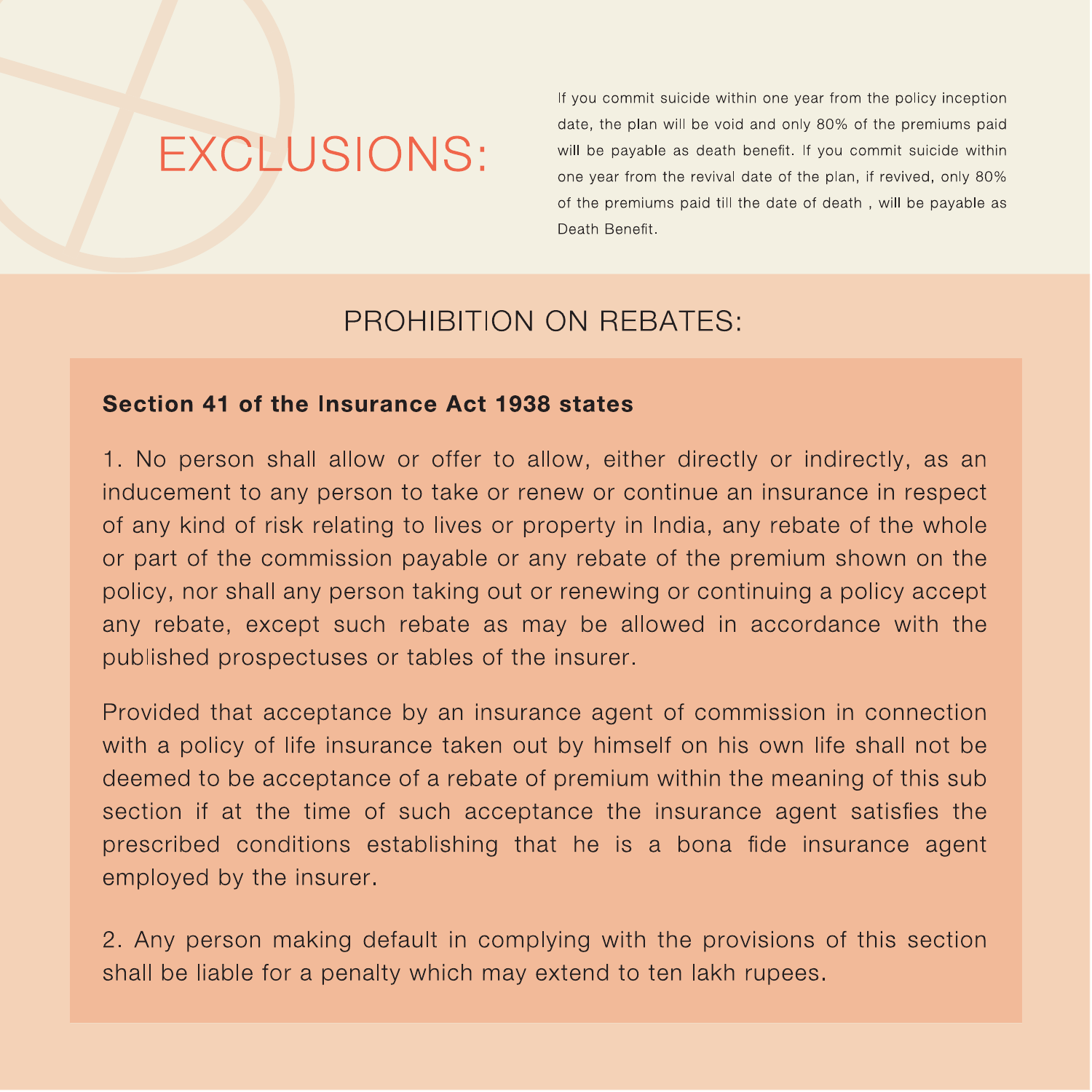#### Section 45 of the Insurance Act 1938 states

1. No Policy of Life Insurance shall be called in question on any ground whatsoever after the expiry of 3 years from the date of the policy *i.e.* from the date of issuance of the policy or the date of commencement of risk or the date of revival of the policy or the date of the rider to the policy, whichever is later.

2. A policy of Life Insurance may be called in question at any time within 3 years from the date of issuance of the policy or the date of commencement of risk or the date of revival of the policy or the date of the rider to the policy, whichever is later, on the ground of fraud.

For further information, Section 45 of the Insurance laws (Amendment) Act, 2015 may be referred.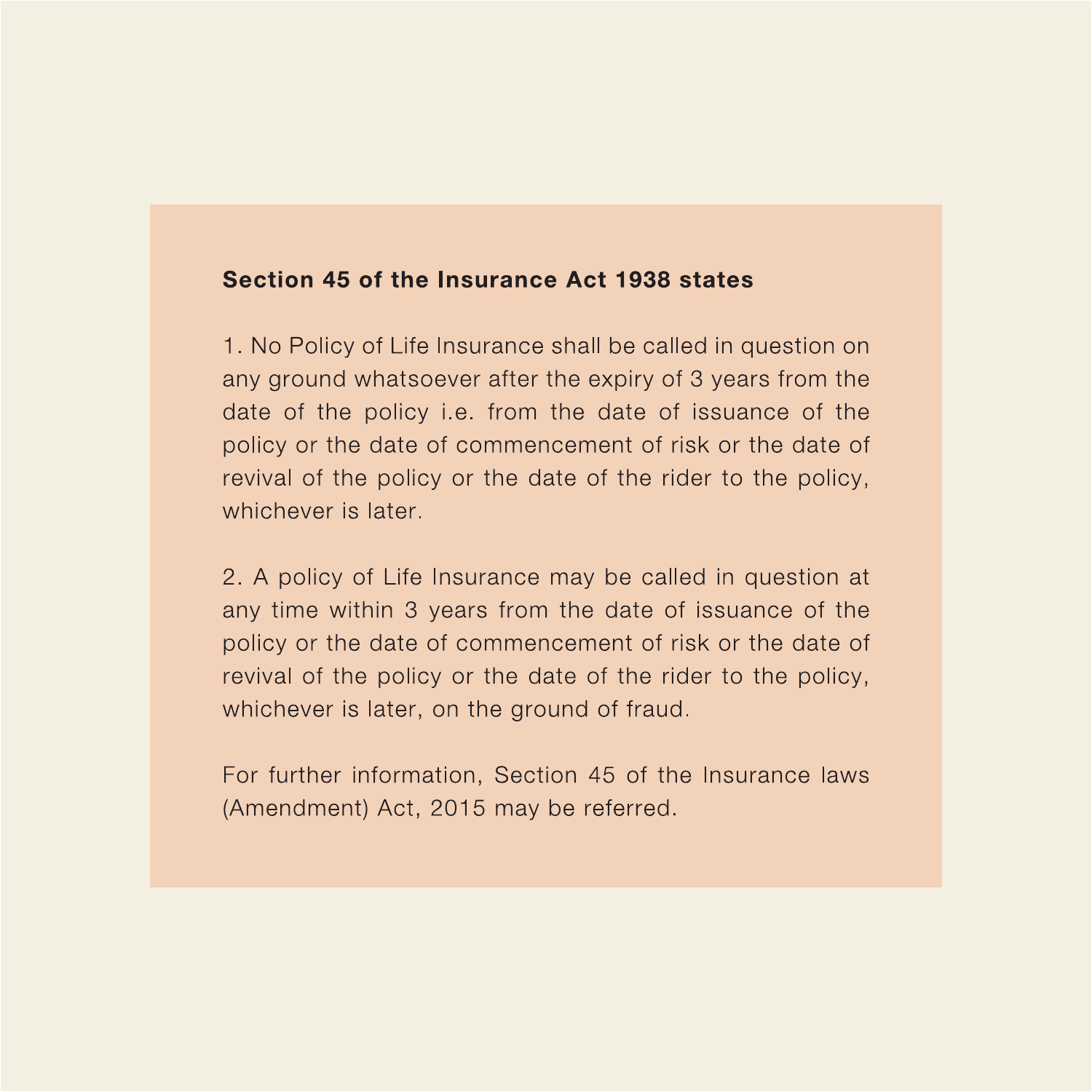# WHY **CHOOSE** US

Future Generali is a joint venture between India's leading retailer Future Group, Italy based insurance major Generali and Industrial Investment Trust Ltd. (IITL). The Company was incorporated in 2006 and brings together the unique qualities of the founding Companies - local experience and knowledge with global insurance expertise. Future Generali offers an extensive range of life insurance products, and a network that ensures we are close to you wherever you go.